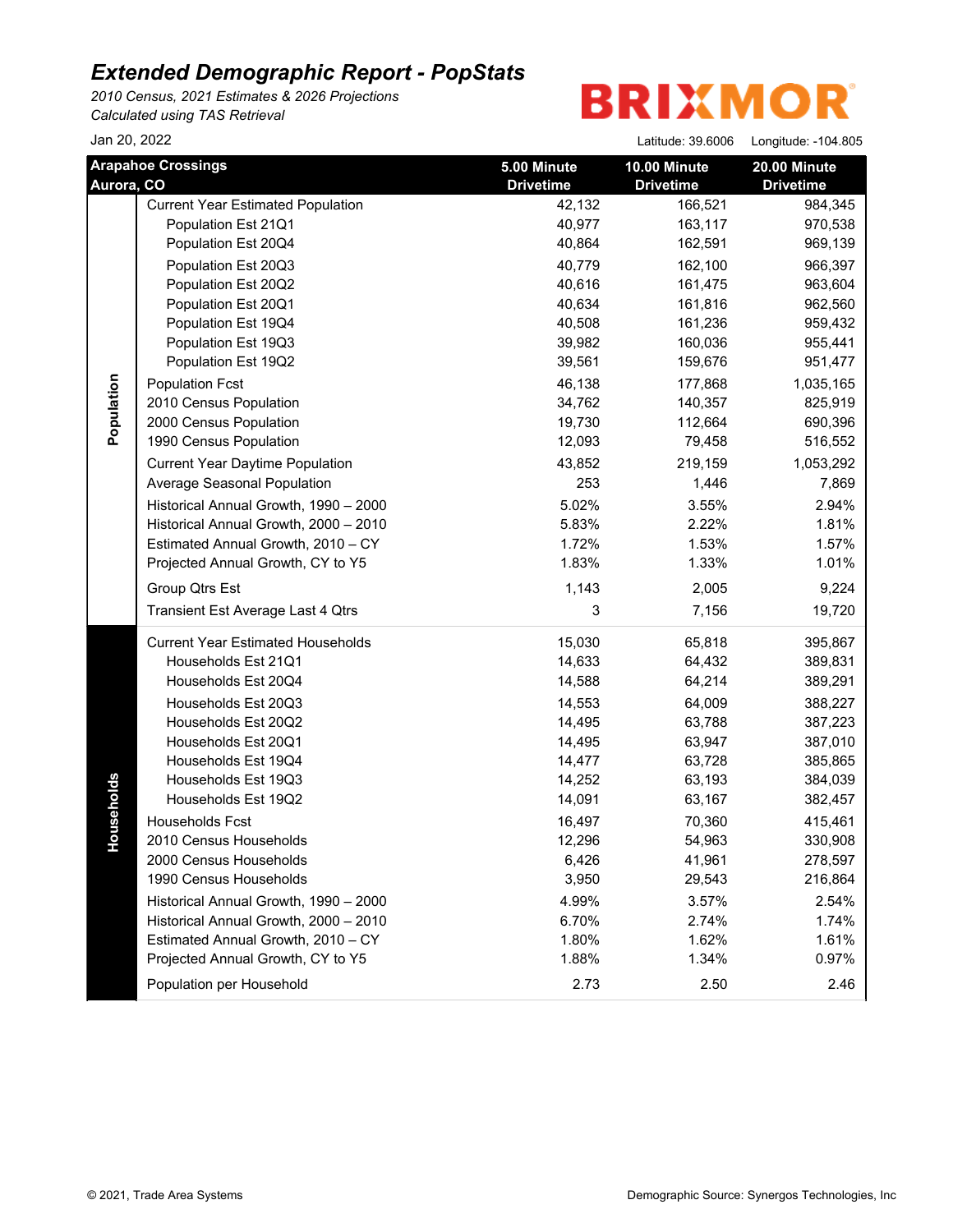*2010 Census, 2021 Estimates & 2026 Projections Calculated using TAS Retrieval*

**BRIXMOR** 

Jan 20, 2022 Latitude: 39.6006 Longitude: -104.805

| <b>Arapahoe Crossings</b><br>Aurora, CO               | 5.00 Minute<br><b>Drivetime</b> | 10.00 Minute<br><b>Drivetime</b> | 20.00 Minute<br><b>Drivetime</b> |
|-------------------------------------------------------|---------------------------------|----------------------------------|----------------------------------|
| HH Income \$500,000 or more                           | 2.6%                            | 2.0%                             | 2.1%                             |
| HH Income \$250,000 to \$499,999                      | 3.1%                            | 2.4%                             | 2.5%                             |
| HH Income \$200,000 to \$249,999                      | 7.2%                            | 5.7%                             | 5.8%                             |
| HH Income \$175,000 to \$199,999                      | 9.8%                            | 6.6%                             | 5.4%                             |
| HH Income \$150,000 to \$174,999                      | 8.8%                            | 6.9%                             | 6.4%                             |
| HH Income \$100,000 to 149,999                        | 21.7%                           | 21.3%                            | 19.1%                            |
| HH Income \$75,000 to 99,999                          | 13.9%                           | 15.3%                            | 13.9%                            |
| HH Income \$50,000 to 74,999                          | 13.8%                           | 17.4%                            | 17.1%                            |
| HH Income \$35,000 to 49,999                          | 8.0%                            | 9.3%                             | 10.4%                            |
| HH Income \$25,000 to 34,999                          | 4.5%                            | 5.1%                             | 6.6%                             |
| HH Income \$15,000 to 24,999                          | 2.7%                            | 3.7%                             | 5.1%                             |
| HH Income \$0 to 14,999                               | 4.1%                            | 4.2%                             | 5.5%                             |
| Average Household Income                              | \$131,653                       | \$118,157                        | \$113,748                        |
| Median Household Income                               | \$106,291                       | \$90,829                         | \$83,767                         |
| Per Capita Income                                     | \$47,633                        | \$47,043                         | \$45,982                         |
| 2000 Average HH Income                                | \$109,129                       | \$83,344                         | \$71,032                         |
| 2000 Median HH Income                                 | \$87,479                        | \$66,673                         | \$54,126                         |
| Disposable HH Income \$500,000 or more                | #N/A                            | #N/A                             | #N/A                             |
| Disposable HH Income \$250,000 to \$499,999           | #N/A                            | #N/A                             | #N/A                             |
| Disposable HH Income \$200,000 to \$249,999           | #N/A                            | #N/A                             | #N/A                             |
| Disposable HH Income \$175,000 to \$199,999           | 3%                              | 3%                               | 3%                               |
| Disposable HH Income \$150,000 to \$174,999           | 9%                              | 6%                               | 5%                               |
| Disposable HH Income \$100,000 to \$149,999           | 24%                             | 21%                              | 19%                              |
| Disposable HH Income \$75,000 to \$99,999             | 17%                             | 17%                              | 16%                              |
| Disposable HH Income \$50,000 to \$74,999             | 18%                             | 21%                              | 19%                              |
| Disposable HH Income \$35,000 to \$49,999             | 9%                              | 11%                              | 13%                              |
| Disposable HH Income \$25,000 to \$34,999             | 5%                              | $6\%$                            | $8%$                             |
| Disposable HH Income \$15,000 to \$24,999             | 3%<br>4%                        | 5%<br>5%                         | 6%<br>6%                         |
| Disposable HH Income \$0 to\$14,999                   | 100,264                         |                                  |                                  |
| Average Disposable Income                             | 89,439                          | 90,359<br>78,222                 | 86,131                           |
| Median Disposable Income<br>Householder White - Count | 11,013                          | 48,680                           | 72,279<br>268,953                |
| Median HH Income                                      | \$111,706                       | \$94,905                         | \$94,677                         |
| Average HH Income                                     | \$112,932                       | \$101,572                        | \$101,961                        |
| Householder Black or African-American - Count         | 778                             | 3,690                            | 34,361                           |
| Median HH Income                                      | \$105,817                       | \$83,447                         | \$59,231                         |
| Average HH Income                                     | \$102,517                       | \$90,288                         | \$70,230                         |
| Householder Hispanic - Count                          | 1,060                           | 5,781                            | 52,015                           |
| Median HH Income                                      | \$80,054                        | \$77,069                         | \$64,713                         |
| Average HH Income                                     | \$90,690                        | \$88,085                         | \$75,382                         |
| Householder Asian or Pacific Islander - Count         | 1,734                           | 4,832                            | 19,222                           |
| Median HH Income                                      | \$97,930                        | \$97,691                         | \$87,877                         |
| Average HH Income                                     | \$106,897                       | \$103,698                        | \$95,874                         |
| Householder Other or Pacific Islander - Count         | 445                             | 2,836                            | 21,315                           |
| Median HH Income                                      | \$78,546                        | \$79,006                         | \$70,722                         |
| Average HH Income                                     | \$89,094                        | \$88,482                         | \$79,478                         |
|                                                       |                                 |                                  |                                  |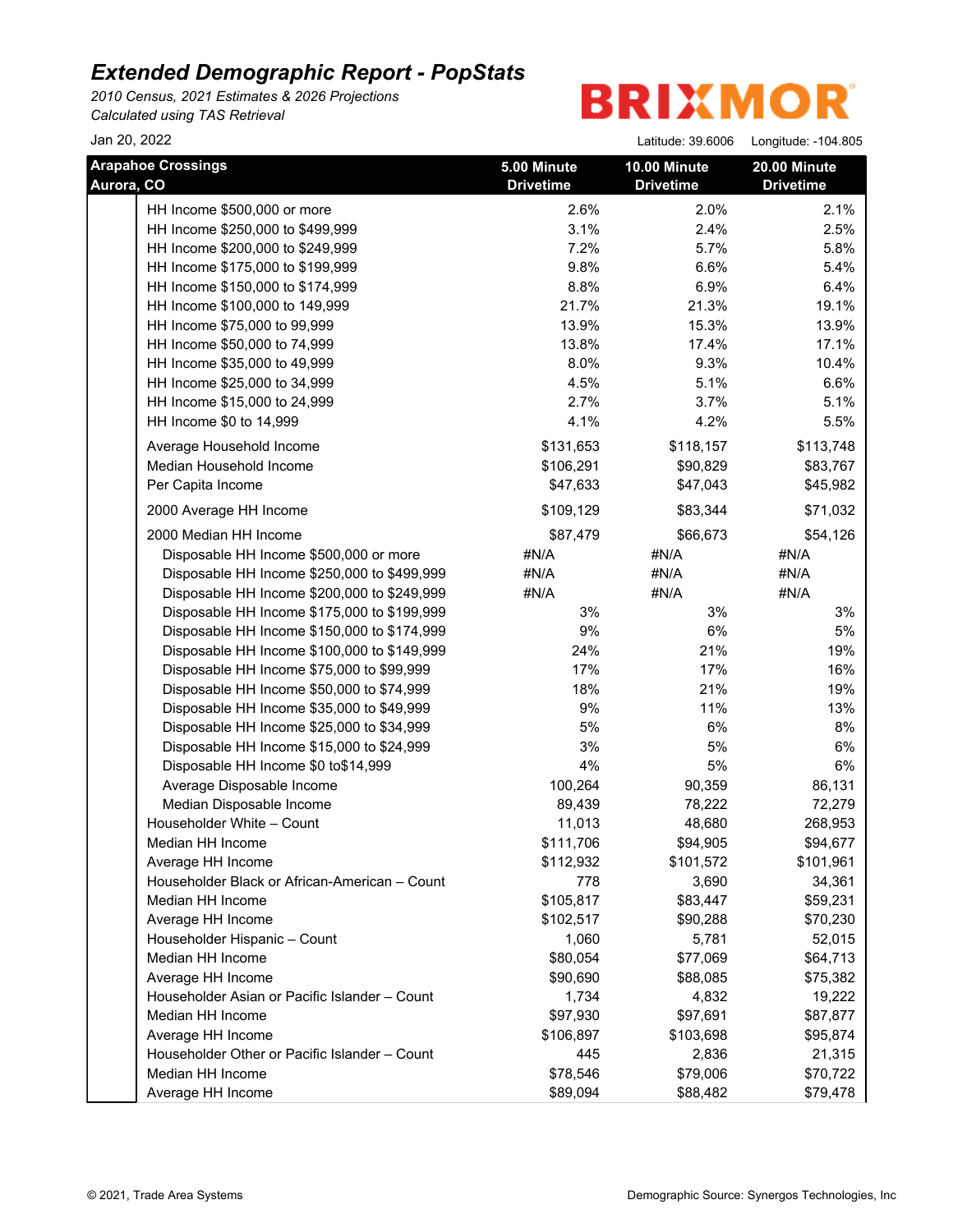*2010 Census, 2021 Estimates & 2026 Projections Calculated using TAS Retrieval*

| Jan 20, 2022<br><b>Arapahoe Crossings</b><br>Aurora, CO |                           |                                 | Latitude: 39.6006<br>10.00 Minute<br><b>Drivetime</b> | Longitude: -104.805              |
|---------------------------------------------------------|---------------------------|---------------------------------|-------------------------------------------------------|----------------------------------|
|                                                         |                           | 5.00 Minute<br><b>Drivetime</b> |                                                       | 20.00 Minute<br><b>Drivetime</b> |
|                                                         | Male Population           | 21,010                          | 81,626                                                | 484,726                          |
| Gender                                                  | Female Population         | 21,122                          | 84,895                                                | 499,618                          |
|                                                         | Count of Pop 0 to 4 years | 2,664                           | 10,781                                                | 65,941                           |
|                                                         | Count of Pop 0 to 7 years | 3,968                           | 15,496                                                | 98,804                           |
|                                                         | Count of Pop 5 - 13       | 5,000                           | 19,161                                                | 121,344                          |
|                                                         | Count of Pop 14 - 18      | 2,301                           | 7,878                                                 | 52,862                           |
|                                                         | Count of Pop 19 - 22      | 2,638                           | 9,124                                                 | 57,105                           |
|                                                         | Count of Pop 22 - 25      | 1,861                           | 6,840                                                 | 35,828                           |
|                                                         | Count of Pop 25 - 29      | 2,899                           | 10,709                                                | 56,799                           |
|                                                         | Count of Pop 30 - 34      | 2,201                           | 8,771                                                 | 54,162                           |
|                                                         | Count of Pop 35 - 39      | 2,371                           | 10,396                                                | 65,861                           |
|                                                         | Count of Pop 40 - 44      | 2,583                           | 10,605                                                | 66,639                           |
|                                                         | Count of Pop 45 - 59      | 8,926                           | 33,549                                                | 195,900                          |
|                                                         | Count of Pop 60 - 74      | 7,061                           | 29,255                                                | 157,184                          |
|                                                         | Count of Pop 75 - 84      | 1,370                           | 7,251                                                 | 42,587                           |
|                                                         | Count of Pop 85+          | 257                             | 2,200                                                 | 12,132                           |
| by Age                                                  | % of Pop 0 to 4 years     | 6.3%                            | 6.5%                                                  | 6.7%                             |
|                                                         | % of Pop 0 to 7 years     | 9.4%                            | 9.3%                                                  | 10.0%                            |
|                                                         | % of Pop 5 - 13           | 11.9%                           | 11.5%                                                 | 12.3%                            |
|                                                         | % of Pop 14 - 18          | 5.5%                            | 4.7%                                                  | 5.4%                             |
|                                                         | % of Pop 19 - 22          | 6.3%                            | 5.5%                                                  | 5.8%                             |
|                                                         | % of Pop 22 - 25          | 4.4%                            | 4.1%                                                  | 3.6%                             |
|                                                         | % of Pop 25 - 29          | 6.9%                            | 6.4%                                                  | 5.8%                             |
|                                                         | % of Pop 30 - 34          | 5.2%                            | 5.3%                                                  | 5.5%                             |
|                                                         | % of Pop 35 - 39          | 5.6%                            | 6.2%                                                  | 6.7%                             |
|                                                         | % of Pop 40 - 44          | 6.1%                            | 6.4%                                                  | 6.8%                             |
|                                                         | % of Pop 45 - 59          | 21.2%                           | 20.1%                                                 | 19.9%                            |
|                                                         | % of Pop 60 - 74          | 16.8%                           | 17.6%                                                 | 16.0%                            |
|                                                         | % of Pop 75 - 84          | 3.3%                            | 4.4%                                                  | 4.3%                             |
|                                                         | % of Pop 85+              | 0.6%                            | 1.3%                                                  | 1.2%                             |
|                                                         | Median Age                | 38.2                            | 39.8                                                  | 38.7                             |
|                                                         | Average Age               | 38.2                            | 39.6                                                  | 38.6                             |
|                                                         | % of Pop 0 to 4 years     | 6.6%                            | 6.8%                                                  | 7.0%                             |
|                                                         | % of Pop 5 - 13           | 12.1%                           | 12.1%                                                 | 12.9%                            |
|                                                         | % of Pop 14 - 18          | 5.6%                            | 4.9%                                                  | 5.6%                             |
|                                                         | % of Pop 19 - 22          | 6.8%                            | 5.8%                                                  | 6.0%                             |
|                                                         | % of Pop 22 - 25          | 4.8%                            | 4.4%                                                  | 3.8%                             |
|                                                         | % of Pop 25 - 29          | 7.4%                            | 6.9%                                                  | 6.0%                             |
|                                                         | % of Pop 30 - 34          | 5.4%                            | 5.4%                                                  | 5.6%                             |
|                                                         | % of Pop 35 - 39          | 5.7%                            | 6.3%                                                  | 6.7%                             |
|                                                         | % of Pop 40 - 44          | 5.8%                            | 6.4%                                                  | 6.8%                             |
| Male Population<br>by Age                               | % of Pop 45 - 59          | 20.2%                           | 19.7%                                                 | 19.9%                            |
|                                                         | % of Pop 75 - 84          | 3.1%                            | 3.8%                                                  | 3.7%                             |
|                                                         | % of Pop 60 - 74          | 16.2%                           | 16.7%                                                 | 15.2%                            |
|                                                         | % of Pop 85+              | 0.4%                            | 0.8%                                                  | 0.8%                             |
|                                                         | Median Age                | 36.2                            | 37.9                                                  | 37.3                             |
|                                                         | Average Age               | 37.3                            | 38.2                                                  | 37.5                             |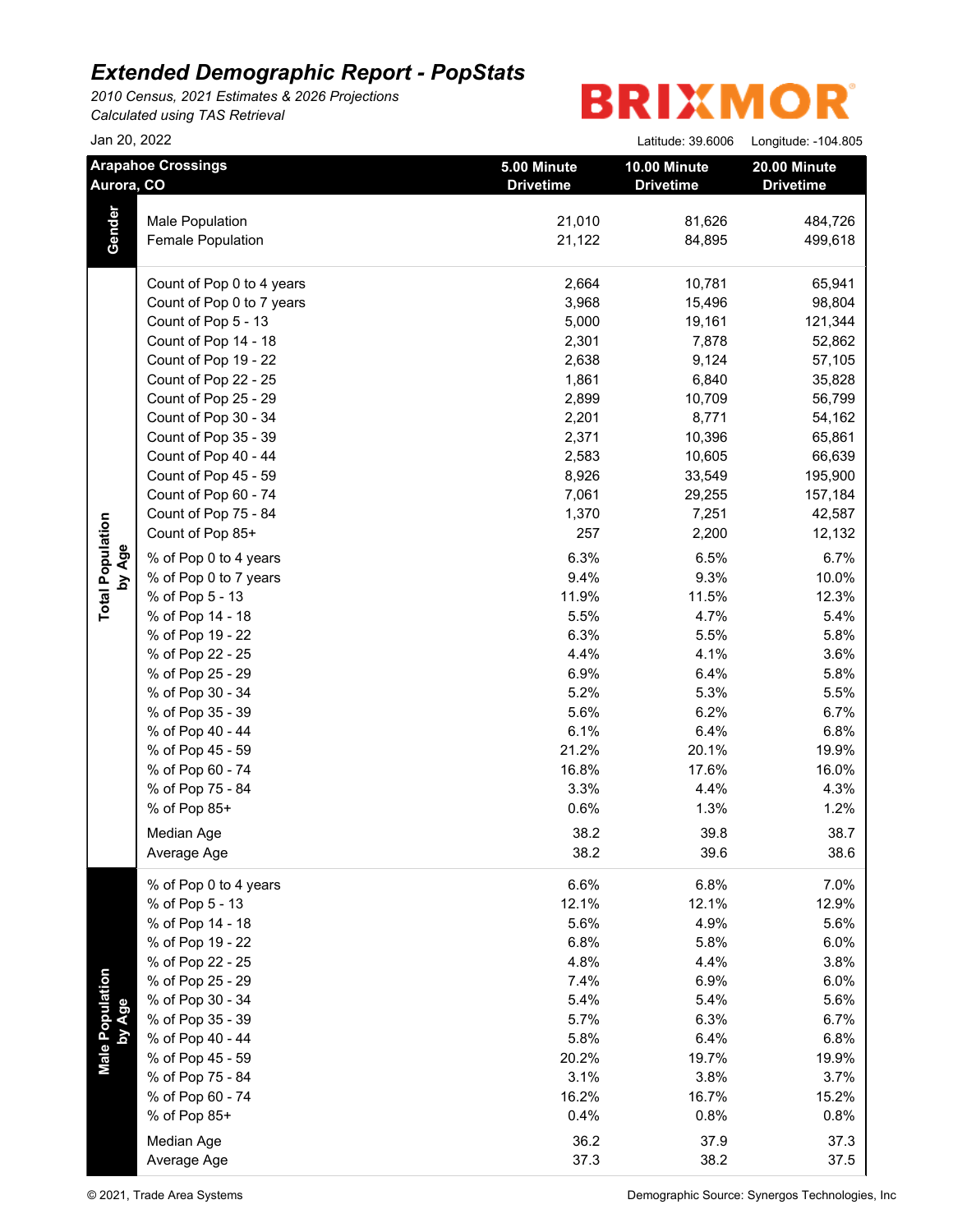*2010 Census, 2021 Estimates & 2026 Projections Calculated using TAS Retrieval*

|                             | Jan 20, 2022                                  |                                 | Latitude: 39.6006                | Longitude: -104.805              |
|-----------------------------|-----------------------------------------------|---------------------------------|----------------------------------|----------------------------------|
|                             | <b>Arapahoe Crossings</b><br>Aurora, CO       | 5.00 Minute<br><b>Drivetime</b> | 10.00 Minute<br><b>Drivetime</b> | 20.00 Minute<br><b>Drivetime</b> |
|                             | % of Pop 0 to 4 years                         | 6.1%                            | 6.2%                             | 6.4%                             |
|                             | % of Pop 5 - 13                               | 11.7%                           | 10.9%                            | 11.8%                            |
|                             | % of Pop 14 - 18                              | 5.3%                            | 4.5%                             | 5.2%                             |
|                             | % of Pop 19 - 22                              | 5.7%                            | 5.2%                             | 5.6%                             |
|                             | % of Pop 22 - 25                              | 4.1%                            | 3.8%                             | 3.5%                             |
|                             | % of Pop 25 - 29                              | 6.3%                            | 6.0%                             | 5.5%                             |
|                             | % of Pop 30 - 34                              | 5.1%                            | 5.1%                             | 5.4%                             |
|                             | % of Pop 35 - 39                              | 5.6%                            | 6.2%                             | 6.6%                             |
| Female Population<br>by Age | % of Pop 40 - 44                              | 6.5%                            | 6.4%                             | 6.7%                             |
|                             | % of Pop 45 - 59                              | 22.2%                           | 20.6%                            | 19.9%                            |
|                             | % of Pop 60 - 74                              | 17.3%                           | 18.4%                            | 16.7%                            |
|                             | % of Pop 75 - 84                              | 3.4%                            | 4.9%                             | 4.9%                             |
|                             | % of Pop 85+                                  | 0.8%                            | 1.9%                             | 1.7%                             |
|                             | Median Age                                    | 40.2                            | 41.6                             | 39.9                             |
|                             | Average Age                                   | 39.0                            | 40.8                             | 39.7                             |
|                             | Count of White                                | 31,480                          | 129,314                          | 724,611                          |
|                             | Count of Black or African-American            | 2,640                           | 10,635                           | 96,323                           |
|                             | Count of Asian or Pacific Islander            | 5,269                           | 13,569                           | 56,082                           |
|                             | Count of Other races                          | 2,743                           | 13,004                           | 107,329                          |
|                             | White                                         | 74.7%                           | 77.7%                            | 73.6%                            |
|                             | <b>Black or African American</b>              | 6.3%                            | 6.4%                             | 9.8%                             |
|                             | Asian                                         | 12.5%                           | 8.1%                             | 5.7%                             |
|                             | <b>Other Races</b>                            | 6.5%                            | 7.8%                             | 10.9%                            |
|                             | Speak English at Home                         | 76.4%                           | 80.4%                            | 77.5%                            |
|                             | Speak Spanish at Home                         | 6.4%                            | 7.0%                             | 12.1%                            |
|                             | Speak French or French Creole at Home         | 0.7%                            | 0.6%                             | 0.6%                             |
|                             | Speak German at Home                          | 0.4%                            | 0.4%                             | 0.4%                             |
|                             | Speak Russian or Other Slavic Language at Hor | 1.7%                            | 1.4%                             | 1.0%                             |
| Language<br>Spoken          | Speak Other Indo-European Language at Home    | 3.6%                            | 2.5%                             | 2.0%                             |
|                             | Speak Chinese at Home                         | 3.0%                            | 1.6%                             | 0.9%                             |
|                             | Speak Korean at Home                          | 3.2%                            | 1.8%                             | 0.7%                             |
|                             | Speak Vietnamese at Home                      | 0.4%                            | 0.5%                             | 0.6%                             |
|                             | Speak Other Asian Language at Home            | 2.5%                            | 2.0%                             | 1.5%                             |
|                             | Speak Tagalog and Other Pacific Languages at  | 0.2%                            | 0.2%                             | 0.2%                             |
|                             | Speak Other Language at Home                  | 1.5%                            | 1.7%                             | 2.5%                             |
|                             | <b>Hispanic Population</b>                    | 4,500                           | 19,671                           | 175,940                          |
|                             | <b>Hispanic Population Percent</b>            | 10.7%                           | 11.8%                            | 17.9%                            |
|                             | Mexican                                       | 48.7%                           | 55.7%                            | 68.2%                            |
|                             | Puerto Rican                                  | 9.0%                            | 7.3%                             | 3.9%                             |
|                             | Cuban                                         | 2.8%                            | 2.0%                             | 1.2%                             |
|                             | Dominican                                     | 1.1%                            | 0.5%                             | 0.4%                             |
|                             | <b>Central American</b>                       | 2.2%                            | 4.4%                             | 5.8%                             |
| <b>Hispanic</b>             | South American                                | 6.0%                            | 6.6%                             | 4.0%                             |
|                             | <b>Other Hispanic</b>                         | 30.1%                           | 23.5%                            | 16.5%                            |
|                             | 2000 Hispanic Population Percent              | 6%                              | 7%                               | 13%                              |
|                             |                                               |                                 | 4%                               | 5%                               |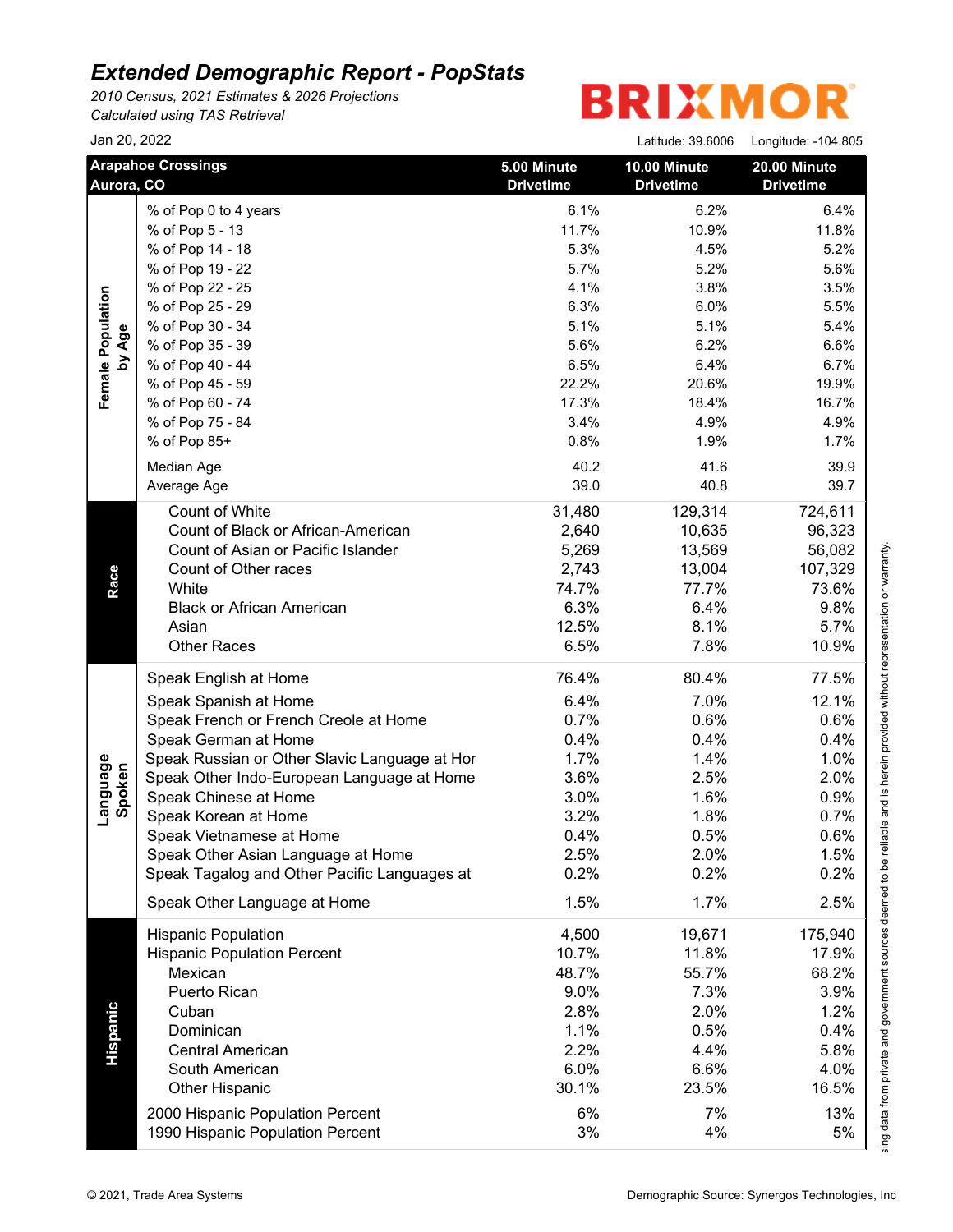*2010 Census, 2021 Estimates & 2026 Projections Calculated using TAS Retrieval*

| Jan 20, 2022           |                                                                       |                                 | Latitude: 39.6006                | Longitude: -104.805              |
|------------------------|-----------------------------------------------------------------------|---------------------------------|----------------------------------|----------------------------------|
| Aurora, CO             | <b>Arapahoe Crossings</b>                                             | 5.00 Minute<br><b>Drivetime</b> | 10.00 Minute<br><b>Drivetime</b> | 20.00 Minute<br><b>Drivetime</b> |
|                        | American (percent of total population)                                | 5.2%                            | 5.4%                             | 3.8%                             |
|                        | American                                                              | 4.9%                            | 4.9%                             | 3.3%                             |
|                        | Native American (ie. Indian/Eskimo)                                   | 0.2%                            | 0.3%                             | 0.4%                             |
|                        | Hawaiian/Pacific Islander                                             | 0.1%                            | 0.1%                             | 0.2%                             |
|                        | Asian (percent of total population)                                   | 12.2%                           | 8.0%                             | 5.6%                             |
|                        | Chinese                                                               | 2.7%                            | 1.6%                             | 1.0%                             |
|                        | Japanese                                                              | 0.5%                            | 0.4%                             | 0.3%                             |
|                        | Korean                                                                | 3.2%                            | 1.9%                             | 0.9%                             |
|                        | South Central Asian (ie. Indian)<br>South East Asian (ie. Vietnamese) | 4.6%<br>1.2%                    | 2.7%<br>1.1%                     | 1.6%<br>1.3%                     |
|                        | <b>Other Asian</b>                                                    | 0.2%                            | 0.3%                             | 0.6%                             |
|                        | European (percent of total population)                                | 34.5%                           | 38.9%                            | 36.3%                            |
|                        | <b>British</b>                                                        | 5.7%                            | 6.4%                             | 6.0%                             |
|                        | Dutch                                                                 | 0.6%                            | 0.8%                             | 0.9%                             |
|                        | French                                                                | 1.1%                            | 1.1%                             | 1.2%                             |
|                        | German<br>Italian                                                     | 9.0%<br>2.1%                    | 10.6%<br>2.5%                    | 9.5%<br>2.3%                     |
|                        | Polish                                                                | 1.3%                            | 1.3%                             | 1.3%                             |
|                        | Scandinavian                                                          | 3.2%                            | 3.5%                             | 3.2%                             |
|                        | Scotch/Irish                                                          | 6.8%                            | 7.6%                             | 7.3%                             |
|                        | Other European (ie. Greek/Russian)                                    | 4.7%                            | 5.1%                             | 4.7%                             |
|                        | Middle Eastern                                                        | 1.1%                            | 1.0%                             | 0.9%                             |
|                        | <b>Other Ancestry</b>                                                 | 21.9%                           | 21.0%                            | 22.3%                            |
|                        | <b>Unclassified Ancestry</b>                                          | 14.4%                           | 13.9%                            | 13.2%                            |
|                        | Adult Population (25 Years or Older)                                  | 27,668                          | 112,737                          | 651,265                          |
|                        | Elementary (0 to 8)                                                   | 1.4%                            | 1.3%                             | 3.3%                             |
|                        | Some High School (9 to 11)                                            | 2.4%                            | 2.6%                             | 3.9%                             |
|                        | High School Graduate (12)                                             | 14.8%                           | 16.1%                            | 18.3%                            |
|                        | Some College (13 to 16)                                               | 19.2%                           | 20.6%                            | 19.6%                            |
| Education<br>(Age 25+) | Associates Degree Only                                                | 7.5%                            | 8.9%                             | 7.9%                             |
|                        | <b>Bachelors Degree Only</b>                                          | 31.9%                           | 31.3%                            | 29.3%                            |
|                        | Graduate Degree                                                       | 22.7%                           | 19.2%                            | 17.7%                            |
|                        | % College (4+)                                                        | 54.7%                           | 50.5%                            | 47.0%                            |
|                        | Total Households - count                                              | 15,030                          | 65,818                           | 395,867                          |
|                        | One Person HHs - count                                                | 3,007                           | 18,092                           | 119,668                          |
|                        | Family HHs - count                                                    | 11,169                          | 43,342                           | 244,261                          |
|                        | Married Couple - count                                                | 9,132                           | 34,770                           | 186,728                          |
|                        | w/own children - count                                                | 4,129                           | 15,362                           | 86,009                           |
|                        | w/out own children - count                                            | 5,003                           | 19,408                           | 100,719                          |
|                        | Male Householder - count                                              | 579                             | 2,896                            | 19,116                           |
|                        | Female Householder - count                                            | 1,458                           | 5,677                            | 38,417                           |
| Type                   | Non-Family Households - count                                         | 854                             | 4,384                            | 31,937                           |
| Household              | 1 Person Household                                                    | 20.0%                           | 27.5%                            | 30.2%                            |
|                        | 2 Person Household                                                    | 31.9%                           | 32.1%                            | 31.8%                            |
|                        | 3 Person Household                                                    | 19.2%                           | 16.8%                            | 15.1%                            |
|                        | 4 Person Household                                                    | 18.2%                           | 14.7%                            | 13.3%                            |
|                        | 5 Person Household                                                    | 7.0%                            | 5.8%                             | 5.8%                             |
|                        | 6 Person Household                                                    | 2.5%                            | 2.0%                             | 2.2%                             |
|                        | 7+ Person Household                                                   | 1.1%                            | 1.0%                             | 1.5%                             |
|                        | % Households With Children                                            | 35.2%                           | 30.5%                            | 29.3%                            |
|                        |                                                                       |                                 |                                  |                                  |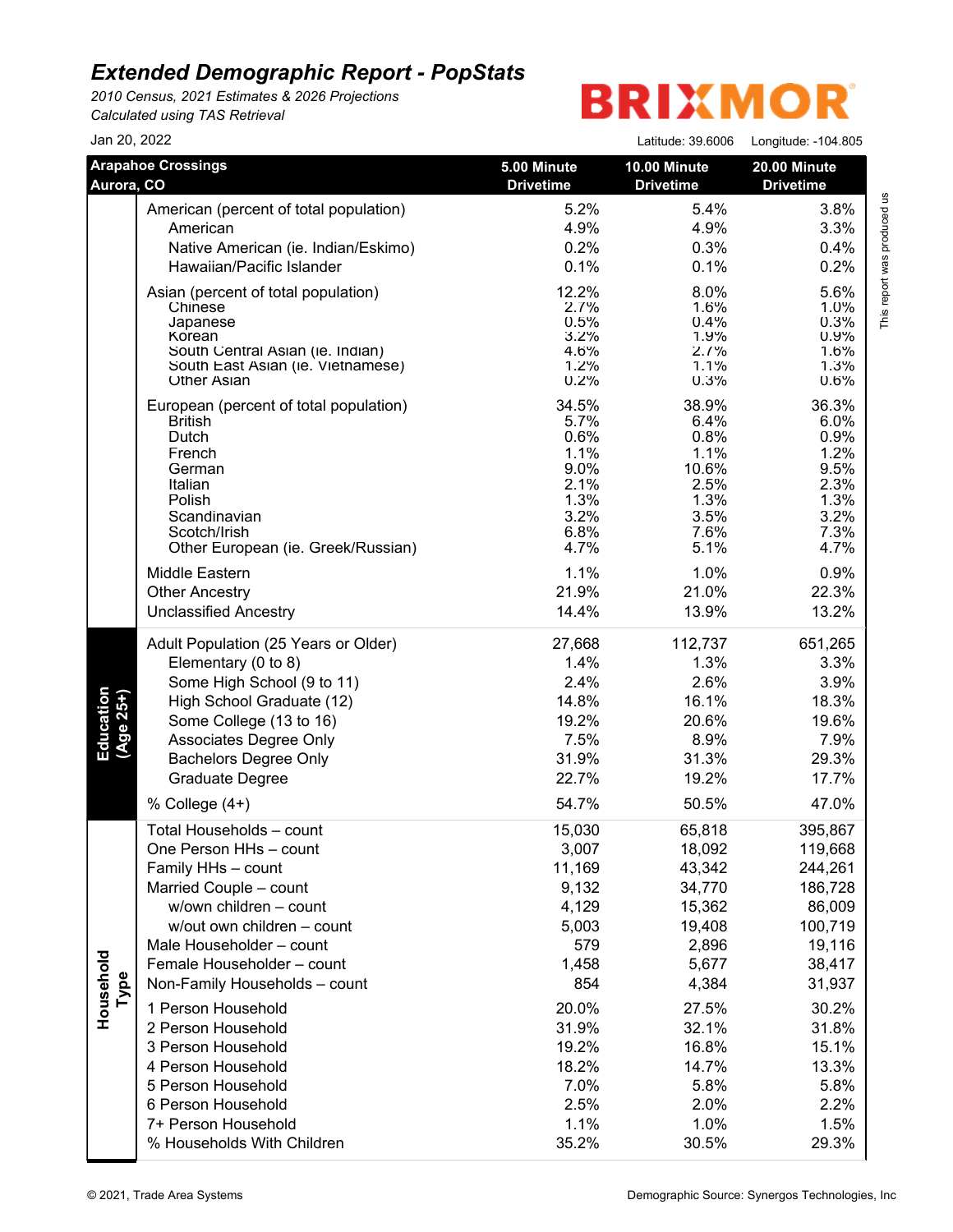*2010 Census, 2021 Estimates & 2026 Projections Calculated using TAS Retrieval*

| Jan 20, 2022                            |                                                                                                                                                                                                                                                                                                                                                                                                                                                    |                                                                                                                          | Latitude: 39.6006                                                                                                        | Longitude: -104.805                                                                                                      |
|-----------------------------------------|----------------------------------------------------------------------------------------------------------------------------------------------------------------------------------------------------------------------------------------------------------------------------------------------------------------------------------------------------------------------------------------------------------------------------------------------------|--------------------------------------------------------------------------------------------------------------------------|--------------------------------------------------------------------------------------------------------------------------|--------------------------------------------------------------------------------------------------------------------------|
| Aurora, CO                              | <b>Arapahoe Crossings</b>                                                                                                                                                                                                                                                                                                                                                                                                                          | 5.00 Minute<br><b>Drivetime</b>                                                                                          | 10.00 Minute<br><b>Drivetime</b>                                                                                         | 20.00 Minute<br><b>Drivetime</b>                                                                                         |
|                                         | <b>Total Housing Units</b><br><b>Owner Occupied Percent</b><br><b>Renter Occupied Percent</b><br><b>Vacant Housing Percent</b><br>Total Housing Units (Census 2000)<br>For Rent (Census 2000)<br>For Sale (Census 2000)<br>Rented or Sold, (Census 2000)<br>Seasonal (Census 2014)<br>Other (Census 2000)                                                                                                                                          | 15,627<br>68.2%<br>27.9%<br>3.8%<br>6,503<br>12%<br>71%<br>10%<br>12%<br>$1\%$                                           | 69,268<br>66.4%<br>28.7%<br>5.0%<br>43,010<br>35%<br>33%<br>12%<br>8%<br>7%                                              | 420,361<br>58.2%<br>36.0%<br>5.8%<br>289,056<br>44%<br>22%<br>10%<br>6%<br>12%                                           |
| Homes Built<br>By Year                  | Homes Built 1990 to 2000<br>Homes Built 1980 to 1989<br>Homes Built 1970 to 1979<br>Homes Built 1960 to 1969<br>Homes Built 1950 to 1959<br>Homes Built 1940 to 1949<br>Homes Built Before 1939                                                                                                                                                                                                                                                    | 41%<br>43%<br>14%<br>1%<br>0%<br>0%<br>0%                                                                                | 27%<br>35%<br>35%<br>2%<br>1%<br>0%<br>0%                                                                                | 21%<br>24%<br>28%<br>12%<br>9%<br>3%<br>4%                                                                               |
| <b>Units in</b><br>Structure            | 1 Unit<br>2 - 9 Units<br>Greater than 10 Units<br><b>Mobilie Trailer</b><br><b>Other Units</b>                                                                                                                                                                                                                                                                                                                                                     | 87%<br>5%<br>7%<br>0%<br>0%                                                                                              | 76%<br>9%<br>16%<br>0%<br>0%                                                                                             | 64%<br>10%<br>25%<br>$1\%$<br>$0\%$                                                                                      |
| mer Occupied)<br>Home Value<br>ģ        | Property Value \$1,000,000 or more<br>Property Value \$750,000 to \$999,999<br>Property Value \$500,000 to \$749,999<br>Property Value \$400,000 to \$499,999<br>Property Value \$300,000, to \$399,999<br>Property Value \$200,000 to \$299,999<br>Property Value \$150,000 to \$199,999<br>Property Value \$100,000 to \$149,999<br>Property Value \$60,000 to \$99,999<br>Property Value \$40,000 to \$59,999<br>Property Value \$0 to \$39,999 | 13.2%<br>19.4%<br>36.4%<br>13.1%<br>9.4%<br>5.4%<br>1.3%<br>0.7%<br>0.2%<br>0.2%<br>0.2%                                 | 9.7%<br>11.2%<br>28.7%<br>17.5%<br>16.5%<br>10.3%<br>2.6%<br>1.0%<br>0.3%<br>0.2%<br>0.5%                                | 10.5%<br>12.3%<br>29.7%<br>15.1%<br>13.7%<br>9.3%<br>2.6%<br>1.5%<br>0.7%<br>0.4%<br>0.9%                                |
| Wealth<br>Household<br>per <sup>1</sup> | <b>Median Home Value</b><br><b>Median Rent</b><br>\$0 and under - percent<br>\$1 to \$4999 - percent<br>\$5k to \$9999 - percent<br>\$10k to \$24999 - percent<br>\$25k to \$49999 - percent<br>\$50k to \$99999 - percent<br>\$100k to \$249999 - percent<br>\$250k to \$499999 - percent<br>\$500k+ - percent<br>Median HH Wealth<br>Avg HH Wealth                                                                                               | \$632,782<br>\$913<br>16.3%<br>7.3%<br>4.1%<br>6.0%<br>6.7%<br>10.1%<br>18.4%<br>14.1%<br>16.9%<br>\$97,200<br>\$265,802 | \$502,914<br>\$914<br>16.5%<br>7.5%<br>4.2%<br>6.1%<br>6.8%<br>10.2%<br>18.4%<br>13.9%<br>16.3%<br>\$93,418<br>\$259,165 | \$534,553<br>\$731<br>17.3%<br>8.2%<br>4.5%<br>6.3%<br>6.8%<br>10.1%<br>18.0%<br>13.4%<br>15.4%<br>\$83,733<br>\$247,274 |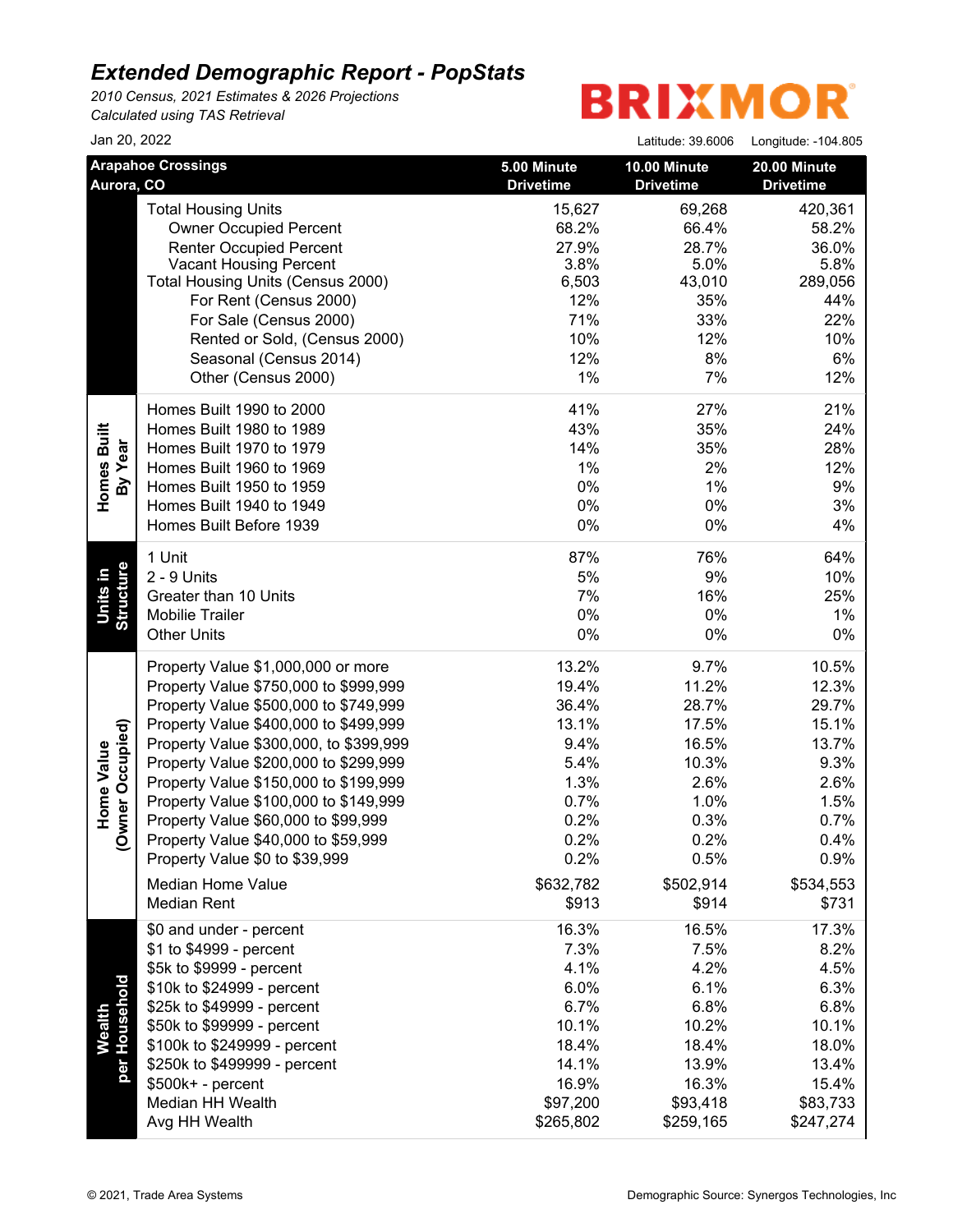*2010 Census, 2021 Estimates & 2026 Projections Calculated using TAS Retrieval*

| Jan 20, 2022                                                         |                                                                                                                                                                                                                                                                                                                                                                                                                                                                                                                                                                                                                                                      | Latitude: 39.6006                                                                                                          | Longitude: - 104.805                                                                                     |
|----------------------------------------------------------------------|------------------------------------------------------------------------------------------------------------------------------------------------------------------------------------------------------------------------------------------------------------------------------------------------------------------------------------------------------------------------------------------------------------------------------------------------------------------------------------------------------------------------------------------------------------------------------------------------------------------------------------------------------|----------------------------------------------------------------------------------------------------------------------------|----------------------------------------------------------------------------------------------------------|
| <b>Arapahoe Crossings</b><br>Aurora, CO                              | 5.00 Minute<br><b>Drivetime</b>                                                                                                                                                                                                                                                                                                                                                                                                                                                                                                                                                                                                                      | 10.00 Minute<br><b>Drivetime</b>                                                                                           | 20.00 Minute<br><b>Drivetime</b>                                                                         |
|                                                                      |                                                                                                                                                                                                                                                                                                                                                                                                                                                                                                                                                                                                                                                      |                                                                                                                            |                                                                                                          |
| <b>Economic Viability Local</b><br><b>Economic Viability Indexed</b> | 271<br>104                                                                                                                                                                                                                                                                                                                                                                                                                                                                                                                                                                                                                                           | 270<br>104                                                                                                                 | 269<br>104                                                                                               |
|                                                                      |                                                                                                                                                                                                                                                                                                                                                                                                                                                                                                                                                                                                                                                      |                                                                                                                            | 519,074                                                                                                  |
| Managerial/Executive                                                 | 22.8%                                                                                                                                                                                                                                                                                                                                                                                                                                                                                                                                                                                                                                                | 22.0%                                                                                                                      | 20.7%                                                                                                    |
|                                                                      | 29.8%                                                                                                                                                                                                                                                                                                                                                                                                                                                                                                                                                                                                                                                | 27.5%                                                                                                                      | 25.1%                                                                                                    |
| <b>Healthcare Support</b>                                            | 2.2%                                                                                                                                                                                                                                                                                                                                                                                                                                                                                                                                                                                                                                                 | 2.2%                                                                                                                       | 2.4%                                                                                                     |
| Sales                                                                | 11.2%                                                                                                                                                                                                                                                                                                                                                                                                                                                                                                                                                                                                                                                | 11.1%                                                                                                                      | 11.0%                                                                                                    |
| Office & Administrative Support                                      | 10.4%                                                                                                                                                                                                                                                                                                                                                                                                                                                                                                                                                                                                                                                | 11.9%                                                                                                                      | 11.4%                                                                                                    |
| <b>Protective Service</b>                                            | 1.9%                                                                                                                                                                                                                                                                                                                                                                                                                                                                                                                                                                                                                                                 | 2.0%                                                                                                                       | 2.0%                                                                                                     |
|                                                                      | 4.7%                                                                                                                                                                                                                                                                                                                                                                                                                                                                                                                                                                                                                                                 | 4.7%                                                                                                                       | 5.3%                                                                                                     |
|                                                                      | 0.8%                                                                                                                                                                                                                                                                                                                                                                                                                                                                                                                                                                                                                                                 | 1.5%                                                                                                                       | 2.9%                                                                                                     |
| Personal Care                                                        | 3.4%                                                                                                                                                                                                                                                                                                                                                                                                                                                                                                                                                                                                                                                 | 2.9%                                                                                                                       | 2.8%                                                                                                     |
|                                                                      | 0.4%                                                                                                                                                                                                                                                                                                                                                                                                                                                                                                                                                                                                                                                 | 0.2%                                                                                                                       | 0.2%                                                                                                     |
| Construction                                                         |                                                                                                                                                                                                                                                                                                                                                                                                                                                                                                                                                                                                                                                      | 5.8%                                                                                                                       | 6.9%                                                                                                     |
|                                                                      | 7.2%                                                                                                                                                                                                                                                                                                                                                                                                                                                                                                                                                                                                                                                 | 8.1%                                                                                                                       | 9.1%                                                                                                     |
|                                                                      |                                                                                                                                                                                                                                                                                                                                                                                                                                                                                                                                                                                                                                                      |                                                                                                                            | 70.7%                                                                                                    |
| <b>Percent Blue Collar Workers</b>                                   | 23.6%                                                                                                                                                                                                                                                                                                                                                                                                                                                                                                                                                                                                                                                | 25.3%                                                                                                                      | 29.3%                                                                                                    |
|                                                                      | 6.3%                                                                                                                                                                                                                                                                                                                                                                                                                                                                                                                                                                                                                                                 | 6.9%                                                                                                                       | 7.9%                                                                                                     |
| Manufacturing                                                        | 6.1%                                                                                                                                                                                                                                                                                                                                                                                                                                                                                                                                                                                                                                                 | 5.2%                                                                                                                       | 5.4%                                                                                                     |
| Transportation                                                       | 5.2%                                                                                                                                                                                                                                                                                                                                                                                                                                                                                                                                                                                                                                                 | 5.6%                                                                                                                       | 5.5%                                                                                                     |
| Information                                                          | 4.8%                                                                                                                                                                                                                                                                                                                                                                                                                                                                                                                                                                                                                                                 | 4.7%                                                                                                                       | 4.1%                                                                                                     |
| Wholesale/Retail                                                     | 13.1%                                                                                                                                                                                                                                                                                                                                                                                                                                                                                                                                                                                                                                                | 13.1%                                                                                                                      | 12.9%                                                                                                    |
|                                                                      |                                                                                                                                                                                                                                                                                                                                                                                                                                                                                                                                                                                                                                                      |                                                                                                                            | 9.9%                                                                                                     |
| <b>Professional Services</b>                                         |                                                                                                                                                                                                                                                                                                                                                                                                                                                                                                                                                                                                                                                      | 12.2%                                                                                                                      | 10.8%                                                                                                    |
|                                                                      | 0.2%                                                                                                                                                                                                                                                                                                                                                                                                                                                                                                                                                                                                                                                 | 0.2%                                                                                                                       | 0.2%                                                                                                     |
|                                                                      |                                                                                                                                                                                                                                                                                                                                                                                                                                                                                                                                                                                                                                                      |                                                                                                                            | 4.8%                                                                                                     |
|                                                                      |                                                                                                                                                                                                                                                                                                                                                                                                                                                                                                                                                                                                                                                      |                                                                                                                            | 20.6%                                                                                                    |
|                                                                      |                                                                                                                                                                                                                                                                                                                                                                                                                                                                                                                                                                                                                                                      |                                                                                                                            | 9.4%                                                                                                     |
|                                                                      |                                                                                                                                                                                                                                                                                                                                                                                                                                                                                                                                                                                                                                                      |                                                                                                                            | 4.7%                                                                                                     |
| <b>Public Administration</b>                                         | 4.1%                                                                                                                                                                                                                                                                                                                                                                                                                                                                                                                                                                                                                                                 | 3.9%                                                                                                                       | 3.8%                                                                                                     |
| Drive to Work Alone                                                  | 83.4%                                                                                                                                                                                                                                                                                                                                                                                                                                                                                                                                                                                                                                                | 81.8%                                                                                                                      | 78.3%                                                                                                    |
|                                                                      |                                                                                                                                                                                                                                                                                                                                                                                                                                                                                                                                                                                                                                                      |                                                                                                                            | 10.8%                                                                                                    |
|                                                                      |                                                                                                                                                                                                                                                                                                                                                                                                                                                                                                                                                                                                                                                      |                                                                                                                            | 3.8%                                                                                                     |
|                                                                      |                                                                                                                                                                                                                                                                                                                                                                                                                                                                                                                                                                                                                                                      |                                                                                                                            | 0.1%                                                                                                     |
| Drive to Work on Bicycle                                             |                                                                                                                                                                                                                                                                                                                                                                                                                                                                                                                                                                                                                                                      |                                                                                                                            | 0.3%                                                                                                     |
|                                                                      |                                                                                                                                                                                                                                                                                                                                                                                                                                                                                                                                                                                                                                                      |                                                                                                                            | 1.8%                                                                                                     |
|                                                                      |                                                                                                                                                                                                                                                                                                                                                                                                                                                                                                                                                                                                                                                      |                                                                                                                            | 0.6%                                                                                                     |
| Work at Home                                                         | 5.7%                                                                                                                                                                                                                                                                                                                                                                                                                                                                                                                                                                                                                                                 | 5.0%                                                                                                                       | 4.3%                                                                                                     |
|                                                                      | Employed Civilian Pop 16+ by Occupation<br><b>Professional Specialty</b><br><b>Food Preperation</b><br><b>Building Maintenance &amp; Cleaning</b><br>Farming, Fishing, & Forestry<br>Production & Transportation<br><b>Percent White Collar Workers</b><br>Agriculture/Mining/Construction<br>Finance, Insurance, Real Estate<br><b>Management Services</b><br><b>Administrative/Waste Services</b><br><b>Educational Services</b><br><b>Entertainment Services</b><br><b>Other Professional Services</b><br>Drive to Work Carpool<br>Travel to Work by Public Transportation<br>Drive to Work on Motorcycle<br>Walked to Work<br><b>Other Means</b> | 22,421<br>5.2%<br>76.4%<br>10.2%<br>13.0%<br>3.1%<br>20.3%<br>8.9%<br>4.6%<br>7.3%<br>1.6%<br>0.0%<br>0.0%<br>0.9%<br>1.1% | 89,814<br>74.7%<br>9.9%<br>3.8%<br>20.8%<br>9.1%<br>4.4%<br>8.8%<br>2.2%<br>0.1%<br>0.1%<br>1.3%<br>0.8% |